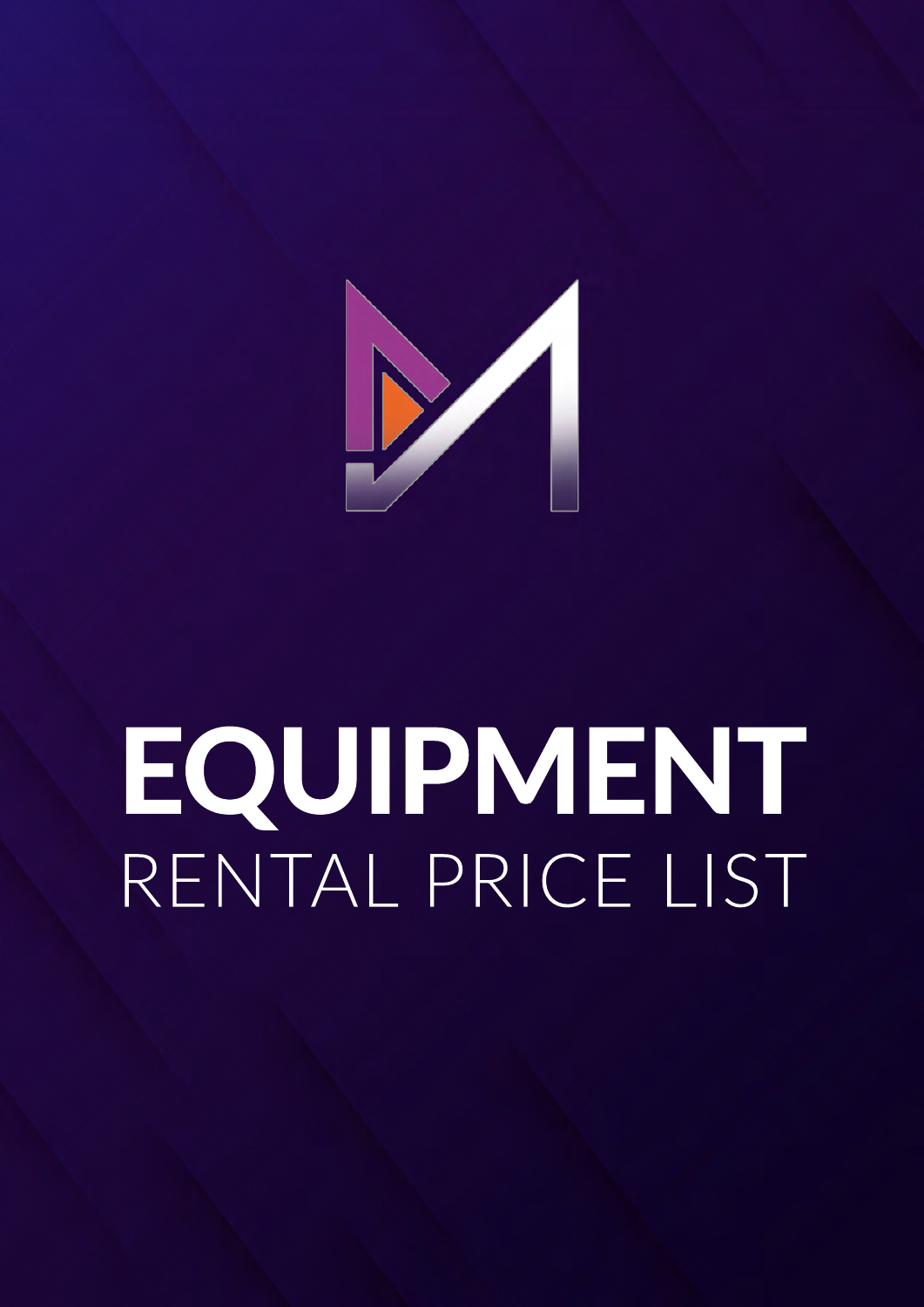## **CAMERA EQUIPMENT**

|                                                                                                                                                                                                                                                                                                                                                                                                                                                                   | R5,000        |
|-------------------------------------------------------------------------------------------------------------------------------------------------------------------------------------------------------------------------------------------------------------------------------------------------------------------------------------------------------------------------------------------------------------------------------------------------------------------|---------------|
| <b>RED DSMC2 DRAGON X 6K STARTER KIT</b><br>The kit includes:<br>Sigma 18-35mm f/1.8 DC HSM Art Lens, The RED 4.7" LCD Touch screen,<br>2x DX DUO-C98 96Wh High-Load Battery, DSMC2 Outrigger Handle,<br>480GB RED MINI MAG +G-Technology ev Series Reader, SCMC AC Power Adapter,                                                                                                                                                                                | R7,500        |
| <b>RED DSMC2 DRAGON X 6K FULL KIT</b><br>The kit includes:<br>Samyang T1.5 35mm Cine Lens, RED 4.7" LCD Touch screen,<br>Sigma 18-35mm f/1.8 DC HSM Art Lens,<br>Godox GM55 5.5 4k HDMI touch screen monitor,<br>2x DX DUO-C98 96Wh High-Load Battery,<br>480GB RED MINI MAG +G-Technology ev Series Reader,<br>SCMC AC Power Adapter, DSMC2 Outrigger Handle,<br>IDX VL-2X 2-Channel V-Mount Charger & Power Supply,<br>[Shape] Follow focus Shoulder Rig System | R9,000        |
| RED KOMODO 6K (BRAIN IN A CAGE ONLY)                                                                                                                                                                                                                                                                                                                                                                                                                              | R3,000        |
| <b>RED KOMODO 6K STARTER KIT</b>                                                                                                                                                                                                                                                                                                                                                                                                                                  |               |
| The kit includes:<br>TILTA RED KOMODO CAGE<br>24<br>XEEN T1.5 24mm cine lens,<br>Tilta FF-T06 Mini Follow Focus gear,<br>1x nano two ultracompact v-mount battery (98wh),<br>512GB RED PRO C-FAST + C-FAST card reader<br><b>SCMC AC Power Adapter,</b><br>IDX VL-2X 2-Channel V-Mount Charger & Power Supply                                                                                                                                                     | R5,500        |
| <b>RED KOMODO 6K FULL KIT</b><br>The kit includes:<br>XEEN T1.5 24mm cine lens,<br>2x nano two ultracompact v-mount battery (98wh),<br>Godox GM55 5.5 4k HDMI touch screen monitor, 512GB RED PRO C-FAST<br>+C-FAST card reader, SCMC AC Power Adapter,<br>IDX VL-2X 2-Channel V-Mount Charger, [Shape] Follow focus Shoulder Rig System                                                                                                                          | R7,500        |
| <b>BLACK MAGIC URSA MINI PRO 4.6K G2</b><br>Includes:<br>1x nano two ultracompact v-mount battery (98wh), XIr power supply                                                                                                                                                                                                                                                                                                                                        | <b>R2,000</b> |
| <b>BLACK MAGIC URSA MINI PRO 4.6K G2 Full Kit</b><br>The kit includes:<br>XIr power supply, Samyang T1.5 35mm Cine Lens,<br>Sigma 18-35mm f/1.8 DC HSM Art Lens,<br>Godox GM55 5.5 4k HDMI touch screen monitor,<br>1x Samsung portable SSD T5-1TB,<br>2x sandisk 128gb SD cards with SD adapter,<br>2x nano two ultracompact v-mount battery (98wh),                                                                                                             |               |

[Shape] Follow focus Shoulder Rig System **.......................................................................... R4,000**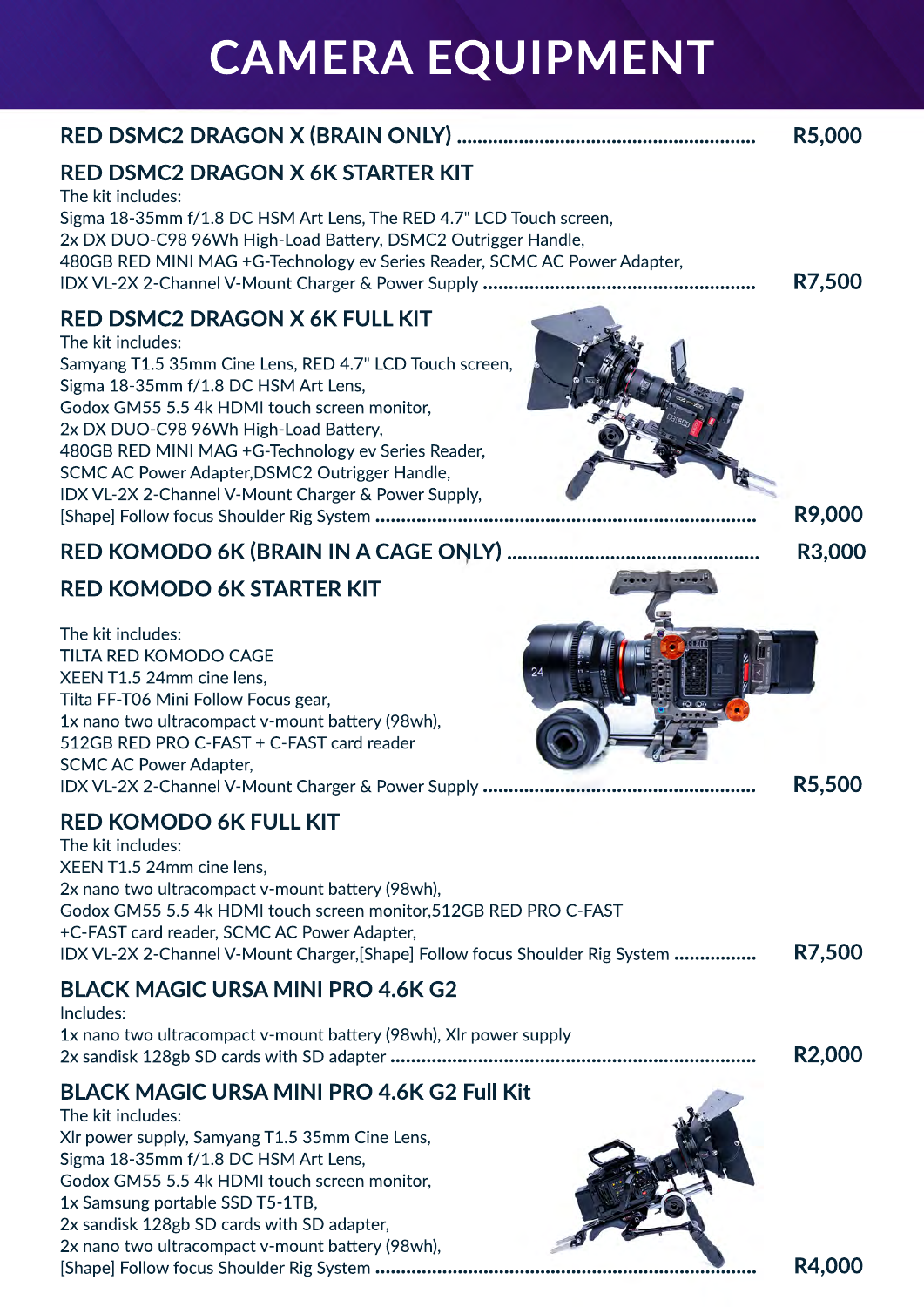#### **BLACK MAGIC POCKET CINEMA 6K (EF)**

| Includes:                            |                     |
|--------------------------------------|---------------------|
| 2x canon batteries, DC power supply, |                     |
|                                      | R <sub>2</sub> .200 |
| <b>CANON 5D MARK IV</b>              |                     |
| Includes:                            |                     |
|                                      | <b>R1.500</b>       |



| <b>R2,000</b>       |
|---------------------|
| R <sub>1</sub> ,500 |
| R <sub>1</sub> ,000 |
| R1,300              |
| R <sub>1</sub> ,200 |
|                     |



|                                                  | R2.500      |
|--------------------------------------------------|-------------|
|                                                  | <b>R600</b> |
|                                                  | <b>R350</b> |
|                                                  | <b>R350</b> |
| TILTA NUCLEUS-NANO WIRELESS FOCUS CONTROL SYSTEM | <b>R350</b> |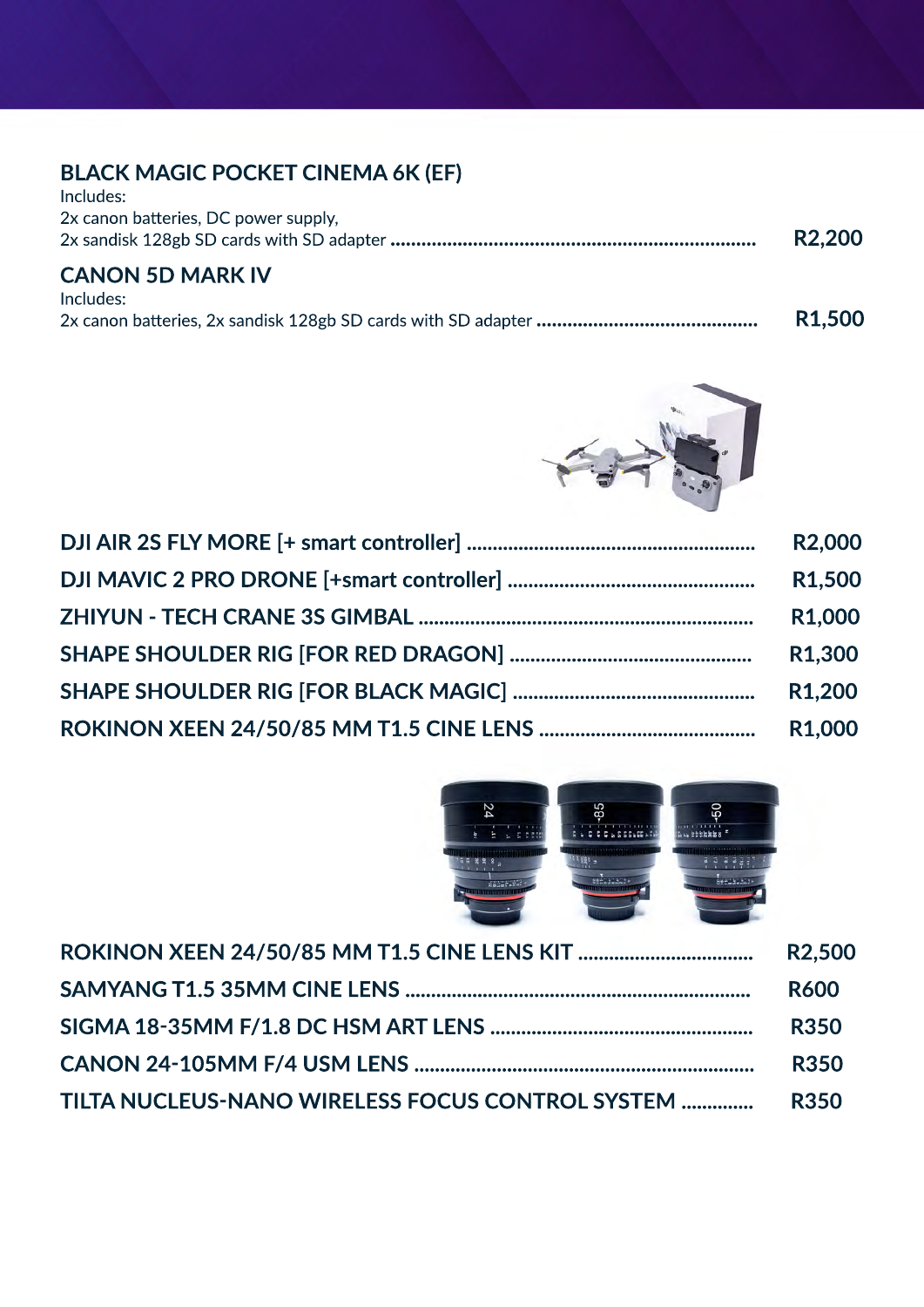## **LIGHTING EQUIPMENT**

|                                                                                           | <b>R200</b> |
|-------------------------------------------------------------------------------------------|-------------|
| <b>GODOX LED RGB LIGHT STICK LC500R KIT OF 4</b>                                          |             |
| Includes                                                                                  |             |
| 4x RC-R9 Remote controls with modes presets<br>4x Chargers (16.8V/1.2)                    | <b>R700</b> |
|                                                                                           | <b>R350</b> |
| <b>GODOX LED 500 LIGHT KIT OF 2</b>                                                       |             |
| <b>Includes</b>                                                                           |             |
| 2x RC- Remote controls with modes presets<br>2x DC power supply cables<br>2x light stands | <b>R600</b> |
|                                                                                           | <b>R400</b> |
|                                                                                           | <b>R300</b> |
|                                                                                           | <b>R800</b> |
| Includes<br>3x DC power supply cables<br>3x light stands                                  | <b>R600</b> |
| <b>GODOX AD600 PRO ALL-IN-ONE OUTDOOR FLASH </b>                                          | <b>R500</b> |
|                                                                                           |             |
|                                                                                           | R1,500      |